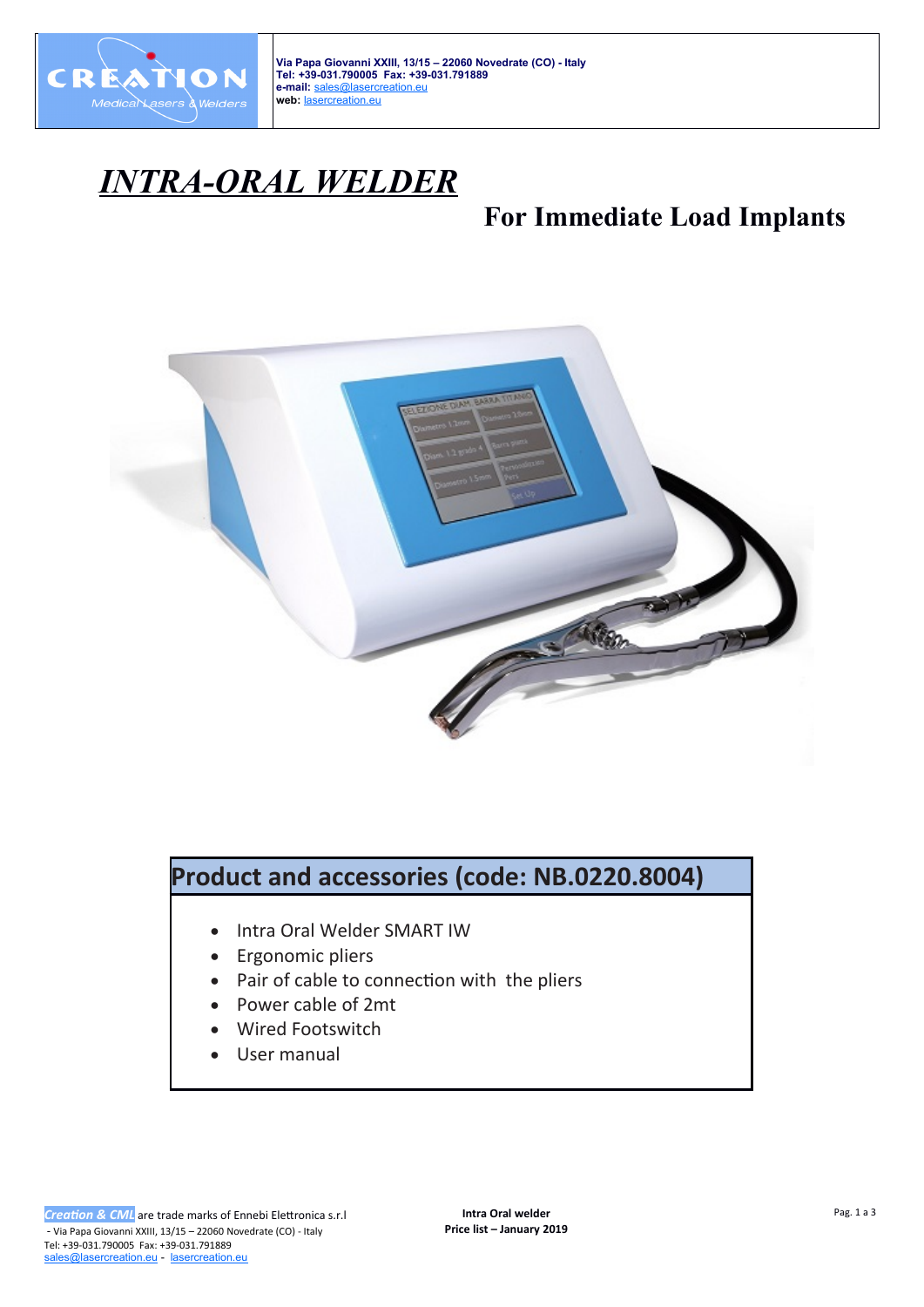

**Via Papa Giovanni XXIII, 13/15 – 22060 Novedrate (CO) - Italy Tel: +39-031.790005 Fax: +39-031.791889 e-mail:** [sales@lasercreation.eu](mailto:sales@lasercreation.eu) **web:** [lasercreation.eu](http://lasercreation.eu/)

## *ACCESSORIES FOR INTRA-ORAL WELDER*

| <b>Code</b> | <b>Description</b>                                                              | <b>Picture</b> |
|-------------|---------------------------------------------------------------------------------|----------------|
| 33.00.7125  | Ergonomic Plier                                                                 |                |
| 18.09.0002  | Copper rounded TIPS for plier<br>(set of two tips)                              |                |
| 18.09.0006  | Copper flat TIPs for plier<br>(set of two tips)                                 |                |
| 18.09.0003  | Double ended Open-Jaw Wrench<br>to fasten the TIPs and the nuts of<br>the plier |                |
| 18.09.0009  | Magnetic Holder for Plier of the<br>Intra oral welder                           |                |
| 15.01.8030  | Pair of cable to connection with<br>the pliers                                  |                |